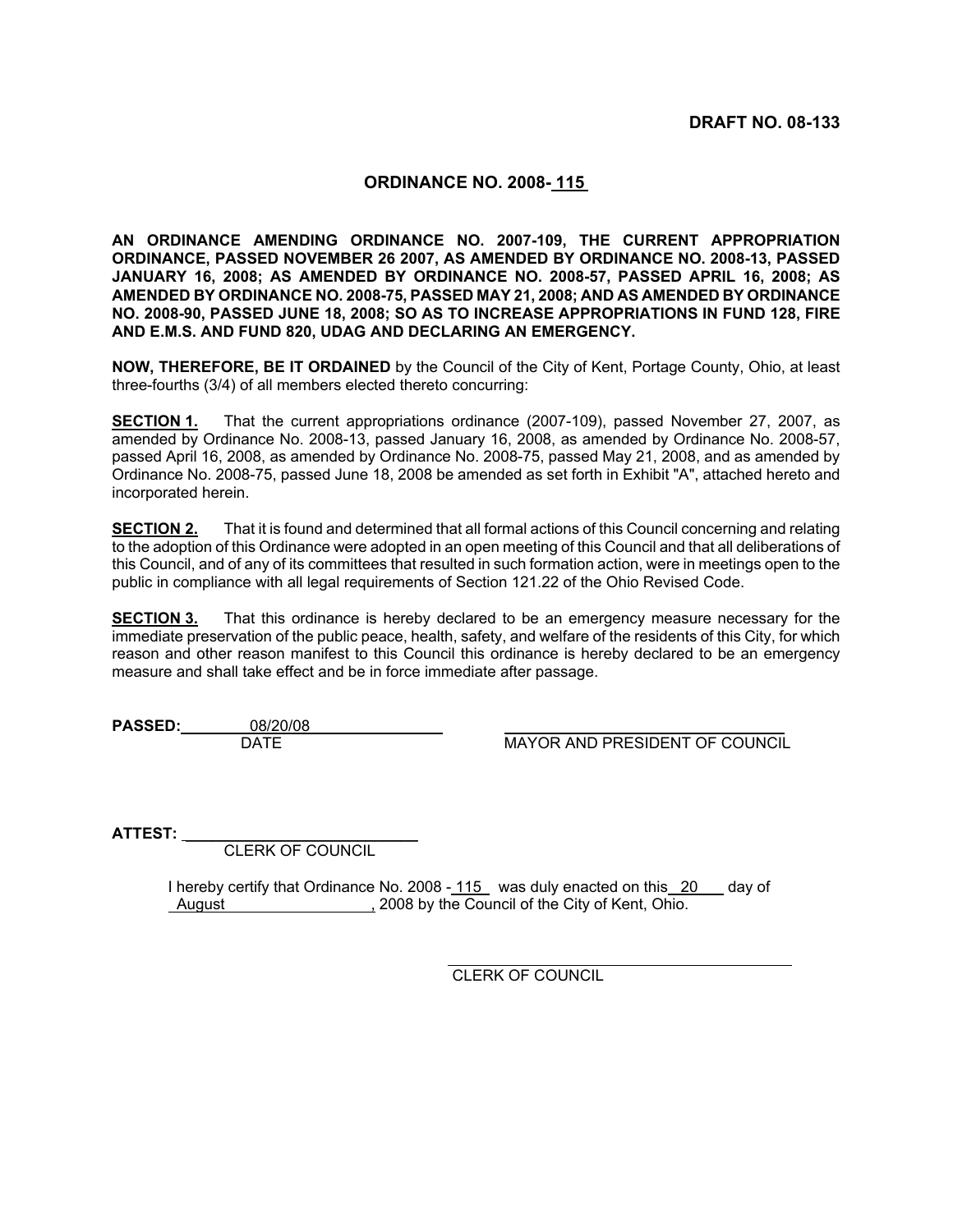|                                              | Personnel &                  |                  |                  |               |  |
|----------------------------------------------|------------------------------|------------------|------------------|---------------|--|
| <b>FUND</b>                                  | <b>DEPARTMENT/Division</b>   | <b>Benefits</b>  | <b>All Other</b> | <b>AMOUNT</b> |  |
| GENERAL (001)                                | City Council                 | \$155,034        | \$19,150         | \$174,184     |  |
|                                              | Mayor                        | 7,721            | 2,500            | 10,221        |  |
|                                              | <b>Community Support</b>     | $\mathbf{0}$     | 55,000           | 55,000        |  |
|                                              | City Manager                 | 225,459          | 54,900           | 280,359       |  |
|                                              | Urban Renewal                | $\mathbf{0}$     | 1,160,000        | 1,160,000     |  |
|                                              | Human Resources              | 47,586           | 17,350           | 64,936        |  |
|                                              | Civil Service                | 64,648           | 24,800           | 89,448        |  |
|                                              | Law                          | 286,932          | 116,700          | 403,632       |  |
|                                              | Budget & Finance             | 165,109          | 116,000          | 281,109       |  |
|                                              | <b>Community Development</b> | 503,555          | 197,900          | 701,455       |  |
|                                              | Health                       | 237,589          | 119,700          | 357,289       |  |
|                                              | Permit Parking               | $\boldsymbol{0}$ | 13,000           | 13,000        |  |
|                                              | <b>Public Planting</b>       | $\mathbf{0}$     | 31,000           | 31,000        |  |
|                                              | Main Street Program          | 78,746           | 3,000            | 81,746        |  |
|                                              | Service Administration       | 60,819           | 484,300          | 545,119       |  |
|                                              | Shade Tree                   | $\boldsymbol{0}$ | 96,000           | 96,000        |  |
|                                              | Facilities Expansion         | $\mathbf{0}$     | 18,300           | 18,300        |  |
|                                              | <b>Building</b>              | 206,054          | 26,500           | 232,554       |  |
|                                              | Land banking                 | $\mathbf{0}$     | 120,000          | 120,000       |  |
|                                              | Engineering                  | 233,194          | 122,500          | 355,694       |  |
|                                              | <b>Safety Director</b>       | 119,119          | 31,600           | 150,719       |  |
|                                              | Police                       | 2,522,558        | 696,000          | 3,218,558     |  |
|                                              | Fire                         | 1,126,093        | $\overline{0}$   | 1,126,093     |  |
|                                              | Miscellaneous & Sundry       | $\mathbf{0}$     | 386,000          | 386,000       |  |
|                                              | <b>TOTAL</b>                 | \$6,040,216      | \$3,912,200      | \$9,952,416   |  |
| WEST SIDE FIRE (101)                         | Fire                         | \$305,000        | \$22,300         | \$327,300     |  |
|                                              | <b>TOTAL</b>                 | \$305,000        | \$22,300         | \$327,300     |  |
| STREET CONSTRUCTION<br>MAINT. & REPAIR (102) | Service                      | \$968,916        | \$788,500        | \$1,757,416   |  |
|                                              | <b>TOTAL</b>                 | \$968,916        | \$788,500        | \$1,757,416   |  |
| STATE HIGHWAY (103)                          | Service                      | \$0              | \$60,000         | \$60,000      |  |
|                                              | <b>TOTAL</b>                 | \$0              | \$60,000         | \$60,000      |  |
| <b>RECREATION (106)</b>                      | Parks & Recreation           | \$889,222        | \$2,365,550      | \$3,254,772   |  |
|                                              | <b>TOTAL</b>                 | \$889,222        | \$2,365,550      | \$3,254,772   |  |
| FOOD SERVICE (107)                           | Health                       | \$52,750         | \$7,800          | \$60,550      |  |
|                                              | <b>TOTAL</b>                 | \$52,750         | \$7,800          | \$60,550      |  |
| INCOME TAX (116)                             | Budget & Finance             | \$372,508        | \$222,150        | \$594,658     |  |
|                                              | Managed Reserve              | $\mathbf{0}$     | 105,000          | 105,000       |  |
|                                              | <b>TOTAL</b>                 | \$372,508        | \$327,150        | \$699,658     |  |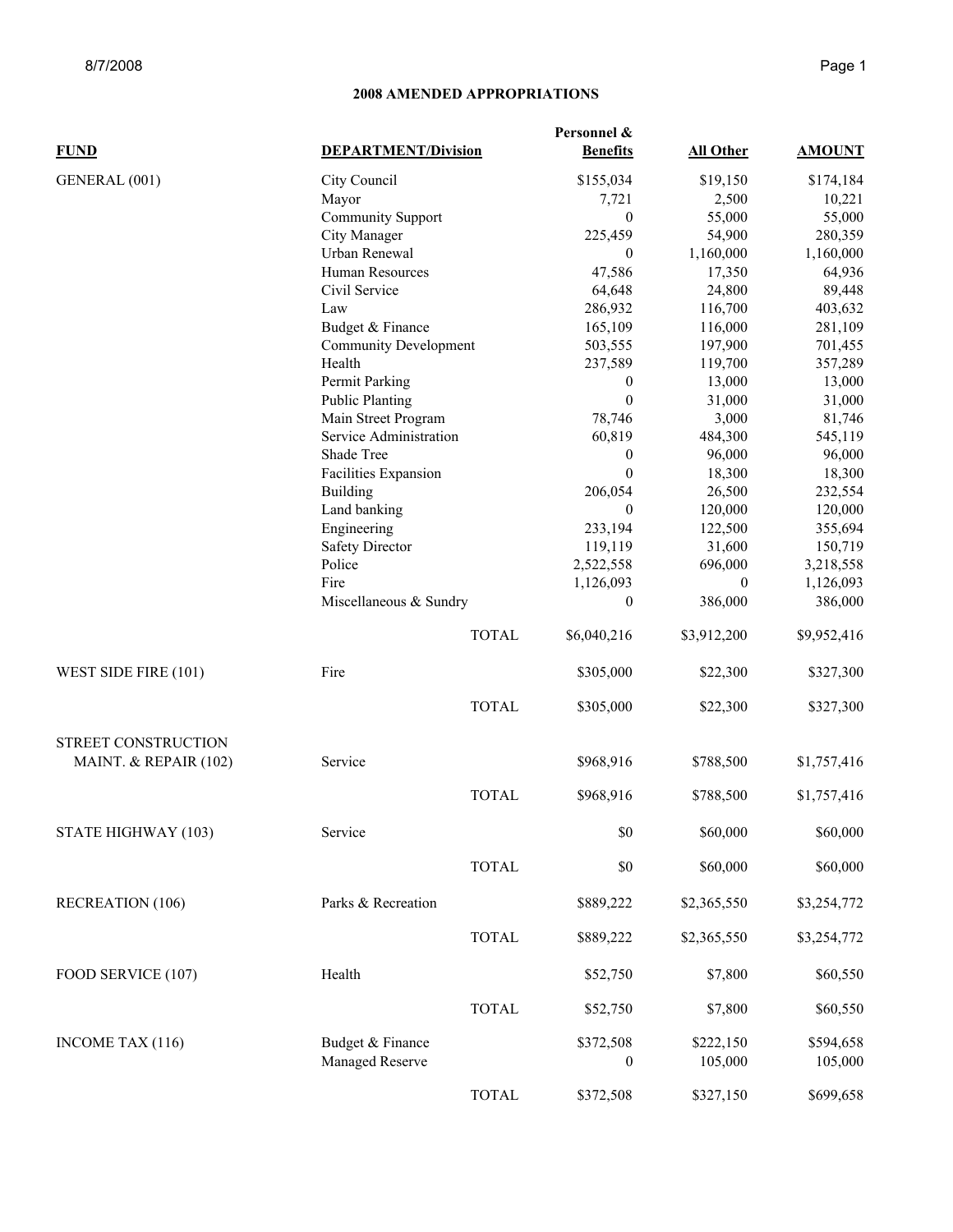| <b>FUND</b>                              | <b>DEPARTMENT/Division</b>            |              | Personnel &<br><b>Benefits</b>    | <b>All Other</b>                   | <b>AMOUNT</b>                           |
|------------------------------------------|---------------------------------------|--------------|-----------------------------------|------------------------------------|-----------------------------------------|
| REVOLVING HOUSING (120)                  | Health                                |              | \$71,958                          | \$14,200                           | \$86,158                                |
|                                          |                                       | <b>TOTAL</b> | \$71,958                          | \$14,200                           | \$86,158                                |
| STATE & LOCAL FORFEITS (121)             | Police                                |              | \$0                               | \$15,000                           | \$15,000                                |
|                                          |                                       | <b>TOTAL</b> | \$0                               | \$15,000                           | \$15,000                                |
| DRUG LAW ENFORCEMENT (122)               | Police                                |              | \$0                               | \$15,000                           | \$15,000                                |
|                                          |                                       | <b>TOTAL</b> | \$0                               | \$15,000                           | \$15,000                                |
| <b>ENFORCEMENT &amp; EDUCATION (123)</b> | Police                                |              | \$0                               | \$12,000                           | \$12,000                                |
|                                          |                                       | <b>TOTAL</b> | \$0                               | \$12,000                           | \$12,000                                |
| <b>INCOME TAX SAFETY (124)</b>           | Police                                |              | \$2,552,206                       | \$2,200                            | \$2,554,406                             |
|                                          |                                       | <b>TOTAL</b> | \$2,552,206                       | \$2,200                            | \$2,554,406                             |
| LAW ENFORCEMENT TRUST (125)              | Police                                |              | \$0                               | \$14,300                           | \$14,300                                |
|                                          |                                       | <b>TOTAL</b> | \$0                               | \$14,300                           | \$14,300                                |
| <b>COMMUNITY DEVELOPMENT (126)</b>       | <b>Community Development</b>          |              | \$26,040                          | \$364,409                          | \$390,449                               |
|                                          |                                       | <b>TOTAL</b> | \$26,040                          | \$364,409                          | \$390,449                               |
| FIRE & E.M.S. (128)                      | Fire                                  |              | \$2,113,818                       | \$580,900                          | \$2,694,718                             |
|                                          |                                       | <b>TOTAL</b> | \$2,113,818                       | \$580,900                          | \$2,694,718                             |
| WIRELESS 911 (129)                       | Safety                                |              | \$0                               | \$25,000                           | \$25,000                                |
|                                          |                                       | <b>TOTAL</b> | \$0                               | \$25,000                           | \$25,000                                |
| SWIMMING POOL INSPECTIONS (130) Health   |                                       |              | \$3,605                           | \$1,700                            | \$5,305                                 |
|                                          |                                       | <b>TOTAL</b> | \$3,605                           | \$1,700                            | \$5,305                                 |
| <b>WATER (201)</b>                       | Service<br>Budget & Finance           |              | \$1,301,024<br>519,713            | \$2,497,800<br>90,663              | \$3,798,824<br>\$610,376                |
|                                          |                                       | <b>TOTAL</b> | \$1,820,737                       | \$2,588,463                        | \$4,409,200                             |
| <b>SEWER (202)</b>                       | Service<br>Health<br>Budget & Finance |              | \$1,247,218<br>311,623<br>519,713 | \$1,663,550<br>56,900<br>2,341,026 | \$2,910,768<br>\$368,523<br>\$2,860,739 |
|                                          |                                       | <b>TOTAL</b> | \$2,078,554                       | \$4,061,476                        | \$6,140,030                             |
| UTILITY BILLING (204)                    | Budget & Finance                      |              | \$0                               | \$47,400                           | \$47,400                                |
|                                          |                                       | <b>TOTAL</b> | $\$0$                             | \$47,400                           | \$47,400                                |
|                                          |                                       |              |                                   |                                    |                                         |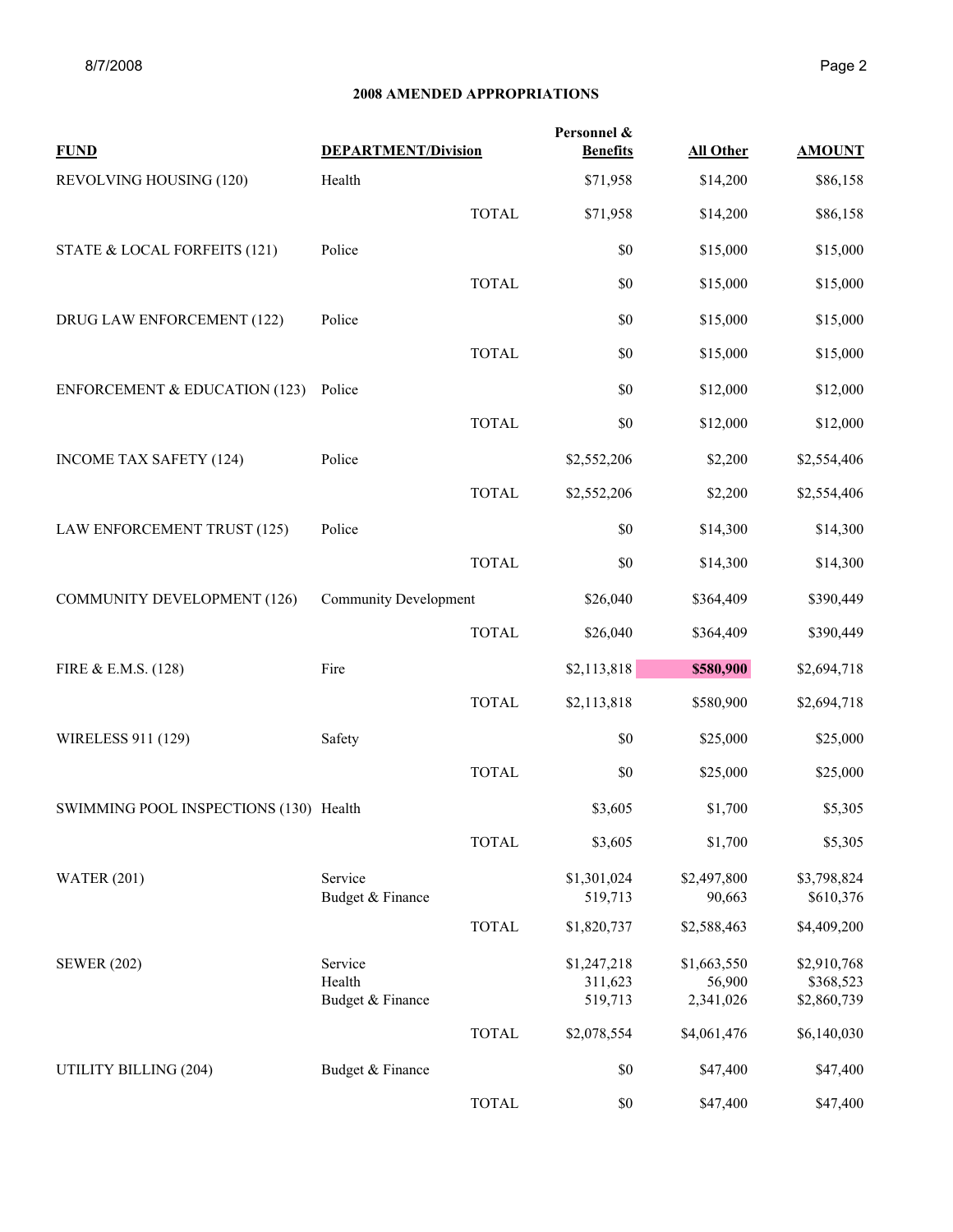| <b>FUND</b>                      | <b>DEPARTMENT/Division</b> |              | Personnel &<br><b>Benefits</b> | <b>All Other</b> | <b>AMOUNT</b>              |
|----------------------------------|----------------------------|--------------|--------------------------------|------------------|----------------------------|
| SOLID WASTE (205)                | Service                    |              | \$60,819                       | \$414,300        | \$475,119                  |
|                                  |                            | <b>TOTAL</b> | \$60,819                       | \$414,300        | \$475,119                  |
| STORM WATER UTILITY (208)        | Service                    |              | \$0                            | \$3,189,000      | \$3,189,000                |
|                                  | Budget & Finance           |              | $\mathbf{0}$                   | 3,335            | \$3,335                    |
|                                  |                            | <b>TOTAL</b> | \$0                            | \$3,192,335      | \$3,192,335                |
| <b>GUARANTEED DEPOSITS (230)</b> | Budget & Finance           |              | \$0                            | \$200            | \$200                      |
|                                  |                            | <b>TOTAL</b> | \$0                            | \$200            | \$200                      |
| <b>CAPITAL PROJECTS (301)</b>    | Service                    |              | \$0                            | \$4,384,000      | \$1,499,000<br>\$4,384,000 |
|                                  | Budget & Finance           |              | $\mathbf{0}$                   | 3,585,800        | \$3,585,800                |
|                                  |                            | <b>TOTAL</b> | \$0                            | \$7,969,800      | \$7,969,800                |
| DEBT SERVICE (402)               | Budget & Finance           |              | \$0                            | \$348,067        | \$348,067                  |
|                                  |                            | <b>TOTAL</b> | \$0                            | \$348,067        | \$348,067                  |
| POLICE PENSION (802)             | Police                     |              | \$125,000                      | \$0              | \$125,000                  |
|                                  |                            | <b>TOTAL</b> | \$125,000                      | \$0              | \$125,000                  |
| FIRE PENSION (803)               | Fire                       |              | \$125,000                      | \$0              | \$125,000                  |
|                                  |                            | <b>TOTAL</b> | \$125,000                      | \$0              | \$125,000                  |
| <b>UDAG</b> (820)                | City Manager               |              | \$0                            | \$136,000        | \$136,000                  |
|                                  |                            | <b>TOTAL</b> | \$0                            | \$136,000        | \$136,000                  |
|                                  |                            |              | 17,606,349                     | 27,286,250       | 44,892,599                 |
| Original Appropriations          |                            |              | 17,606,349                     | 20,813,050       | 38,419,399                 |
| Amendment #1                     |                            |              | $\boldsymbol{0}$               | 4,370,000        | 4,370,000                  |
| Amendment #2                     |                            |              | $\boldsymbol{0}$               | 602,200          | 602,200                    |
| Amendment #3                     |                            |              | $\boldsymbol{0}$               | 976,000          | 976,000                    |
| Amendment #4                     |                            |              | $\mathbf{0}$                   | 320,000          | 320,000                    |
| Amendment #5                     |                            |              | $\mathbf{0}$                   | 205,000          | 205,000                    |
|                                  |                            |              | 17,606,349                     | 27,286,250       | 44,892,599                 |